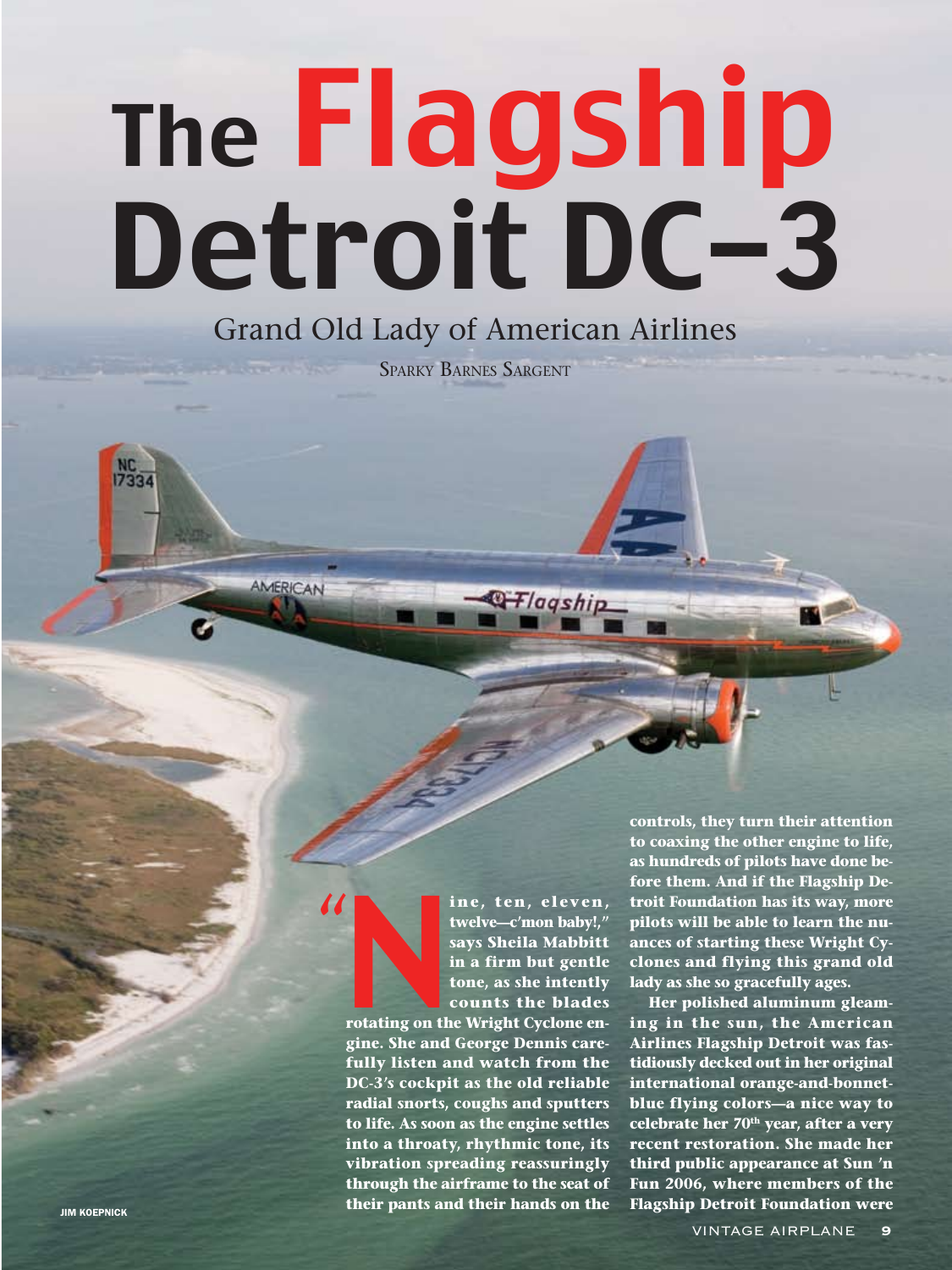

The Flagship Detroit won the Transport Category Champion award at Sun 'n Fun 2006.



Cockpit of the DC-3.



The newly created interior of the 21-passenger Flagship Detroit adheres to the 1937 standards, including seat and curtain color, and overhead bins complete with pillows and blankets for passenger comfort. An interesting note is that there is no seat numbered "13."



Even the small details—like this ashtray in a passenger seat armrest—received utmost attention.



An individual light, stewardess call switch, and air vent for each window seat enhance passenger comfort.

happily answering a myriad of questions from both young and old admirers who were drawn to the great ship's side.

George Dennis, president of the foundation, likes it that way. His passion for DC-3s awakened when he had the opportunity to fly one when he was younger. "They were exciting then, and I'm flying one again now, and I'm super excited. I had gotten to the point, and don't take it wrong," Dennis says, elaborating on his career as captain with American Airlines, "where it was just a little boring getting into 'Triple 7s' and flying 14 hours. This brings excitement back into my life. This is what flying is all about for me, and we are spreading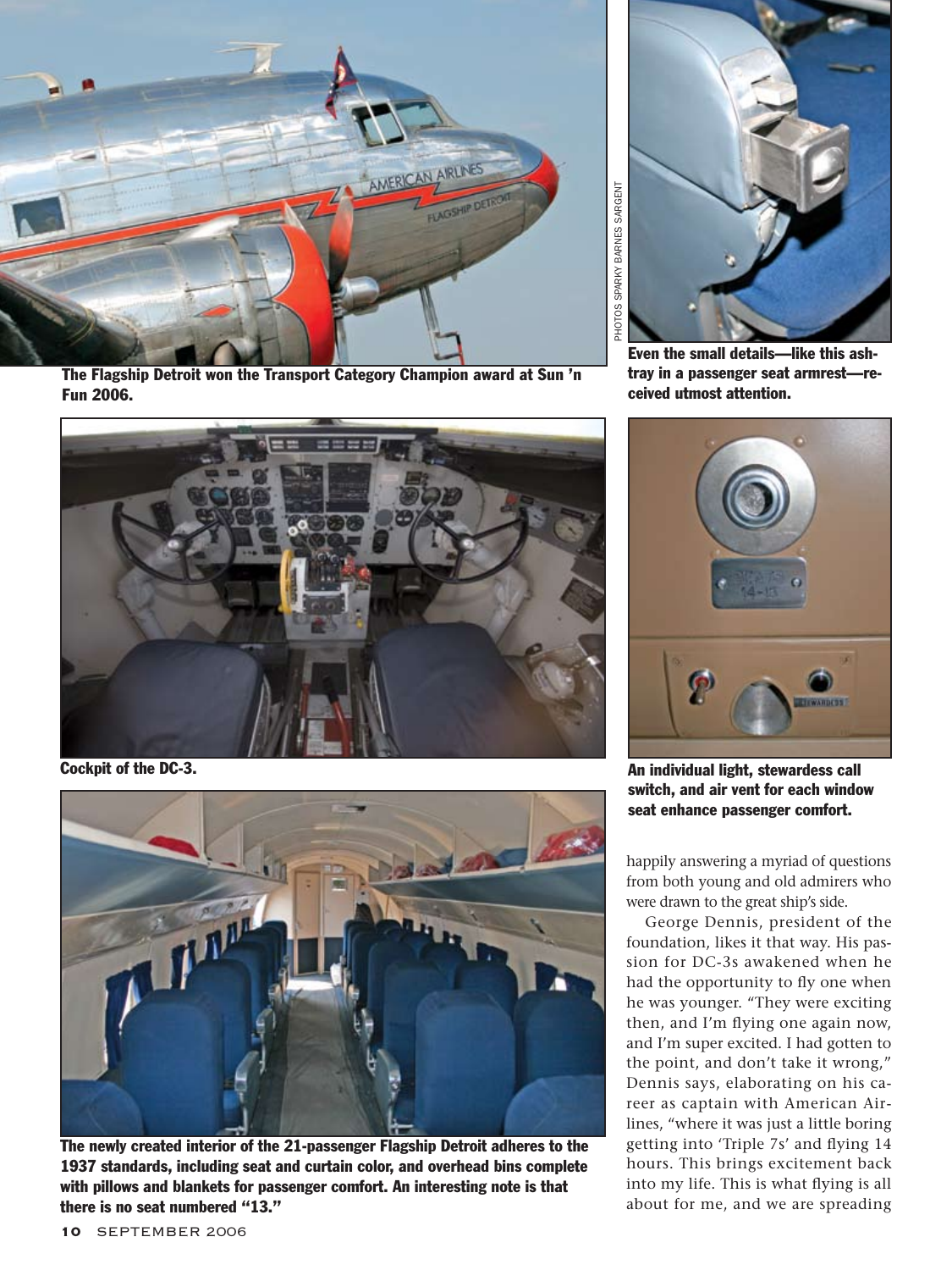

View of the engine from a passenger's seat on the left side of the DC-3.

the word to our younger generation, teaching them to never forget the heritage of these beautiful airplanes."

# The Early Days

C.R. Smith, president of American Airlines in the early days, is credited with being the catalyst behind the development of the DC-3. In 1934, he held a two-hour telephone conversation with Donald Douglas, during which he conveyed his proposal for building a new version of the DC-2 that would have sleeping berths for passengers. By the end of the conversation, Smith had accepted the idea, and the Douglas Skysleeper Transport was soon to become a reality. It featured larger wings and tail surfaces, a heavier gross weight, and more powerful engines to maintain its performance. Then Smith took it one step further. He realized that the airplane was capable of carrying 21 passengers—if the sleeping berths were replaced with seats—and thus the DC-3 evolved into the popular airliner that propelled the industry into the future.

The DC-3 was a solid performer with a top speed of 200 mph and a maximum range of 1,200 miles. It took only 15 hours for it to fly coast to coast. It quickly developed an excellent reputation as a safe, comfortable, and easy-to-fly airliner, and the other airlines were eager to follow American Airlines' lead. At last, the airlines could profit from carrying passengers, as opposed to relying upon government airmail contracts.



Foundation crewmember David Hendry enjoys his very first flight on the recently restored Flagship Detroit.

In five years' time, 32 airlines placed orders for more than 400 DC-3s.

When our country became embroiled in World War II, commercial production was stopped, and Douglas began producing the C-47 Skytrain the military version of the DC-3, which was often nicknamed the "Gooney Bird." They were also flown during the Berlin Airlift, and the Korean and Vietnam wars. After World War II, hundreds of the DC-3s were converted to carry 28 passengers, and many more were used in agricultural and firefighting applications.

Today, there are estimated to be around 400 DC-3s still flying. The American Airlines Flagship Detroit, NC17334, was manufactured in late 1936 and delivered to American on March 2, 1937. She was the 34<sup>th</sup> of 84 DC-3s that were purchased flown by American from 1936 to 1947. The DC-3s that were built for American had the passenger door installed on the right-hand side of the fuselage, instead of on the left side where the baggage and mail doors were located, because Smith didn't want his passengers to see the cargo being loaded as they boarded. He also adopted a nautical theme for his company and called the airplanes "flagships" naming each one after the city or state that it served.



Foundation director of maintenance Terry Barker shows the articulating framework for a passenger seat, newly built from the original specifications.

#### The Restoration

The Flagship Detroit Foundation purchased NC17334 in August 2004. In under two years' time, the devoted and relentless efforts extended by a multitude of individuals resulted in the DC-3's metamorphosis from a bare-bones cargo plane to its present award-winning restoration.

Terry Barker, an American Airlines 777 check airman and foundation maintenance director, says there were many modifications necessary to restore the DC-3 to her original 1937 stature. Perhaps ironically, modern technology facilitated the process. "The interior panels are made from MD-80 side panels, and the carpet is from a Boeing 727," says Barker, adding "the bulkhead by the radio rack used to be plywood, and the floorboards were originally three-quarter-inch marine plywood; they have been replaced with honeycomb carbon fiber material, which is incredibly lightweight, but very strong."

Additionally, the passenger seats have all been newly fabricated via original specifications, thanks in part to computerized design technology. "The guys at our Kansas City base built every one of these chair frames, complete with the ashtrays in the arm rests, and all of the mechanisms. The seats not only recline, they also articulate," ex-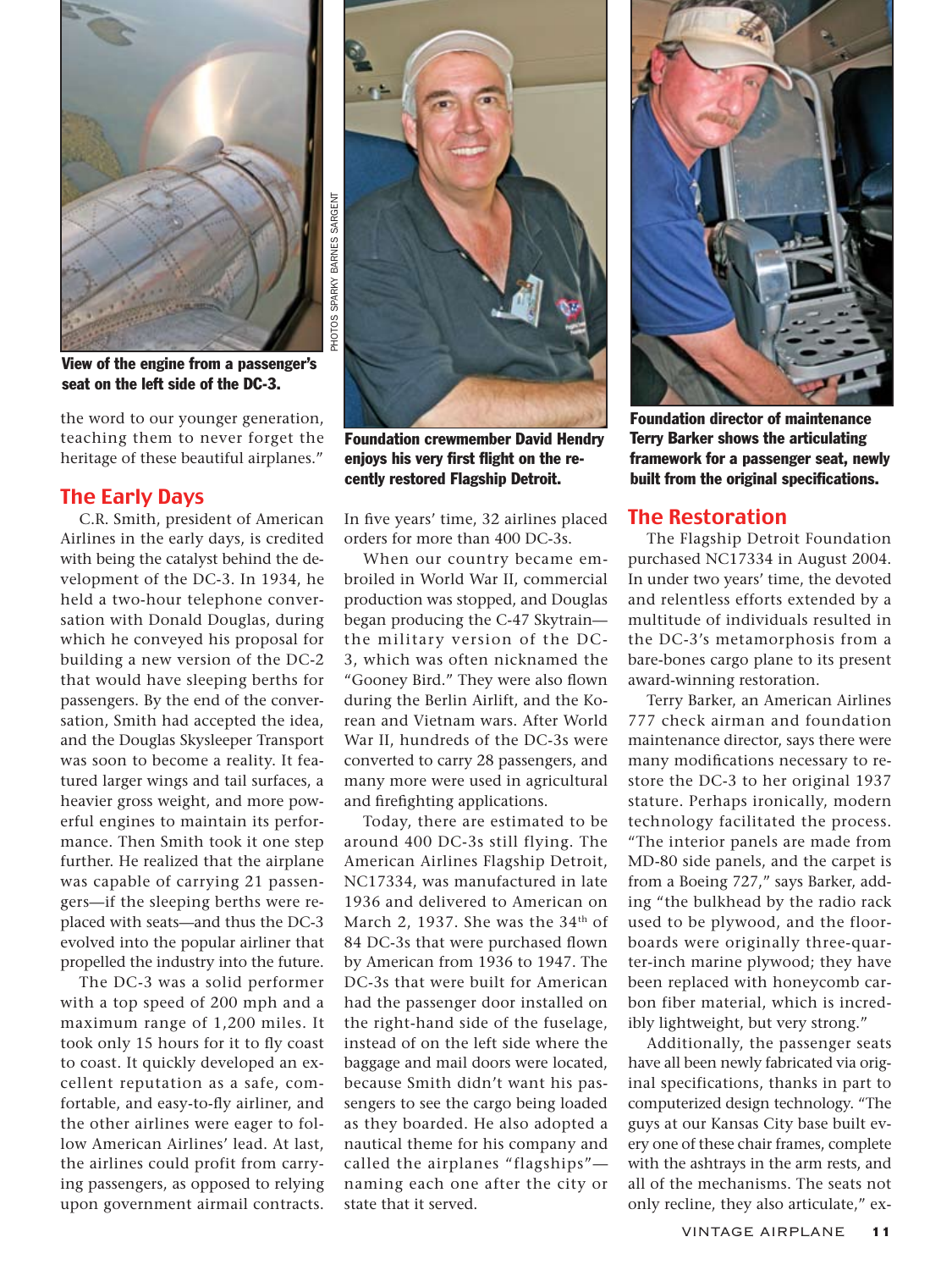



plains Barker, who praises their work manship by saying, "The metalwork and structural work done by the me chanics in both Kansas City and Alli ance is great—it's like artwork."

Other distinguishing details in clude soft blue pillows and plas tic-wrapped orange blankets in the overhead bins, blue window cur tains that match the upholstery, and, above each window seat, an air vent, reading light, and flight attendant call button. Yet another detail, which the casual observer may fail to detect, is that the seat numbers go from 12 to 14—there is no seat numbered 13.

And then there are the power plants, which, according to Barker,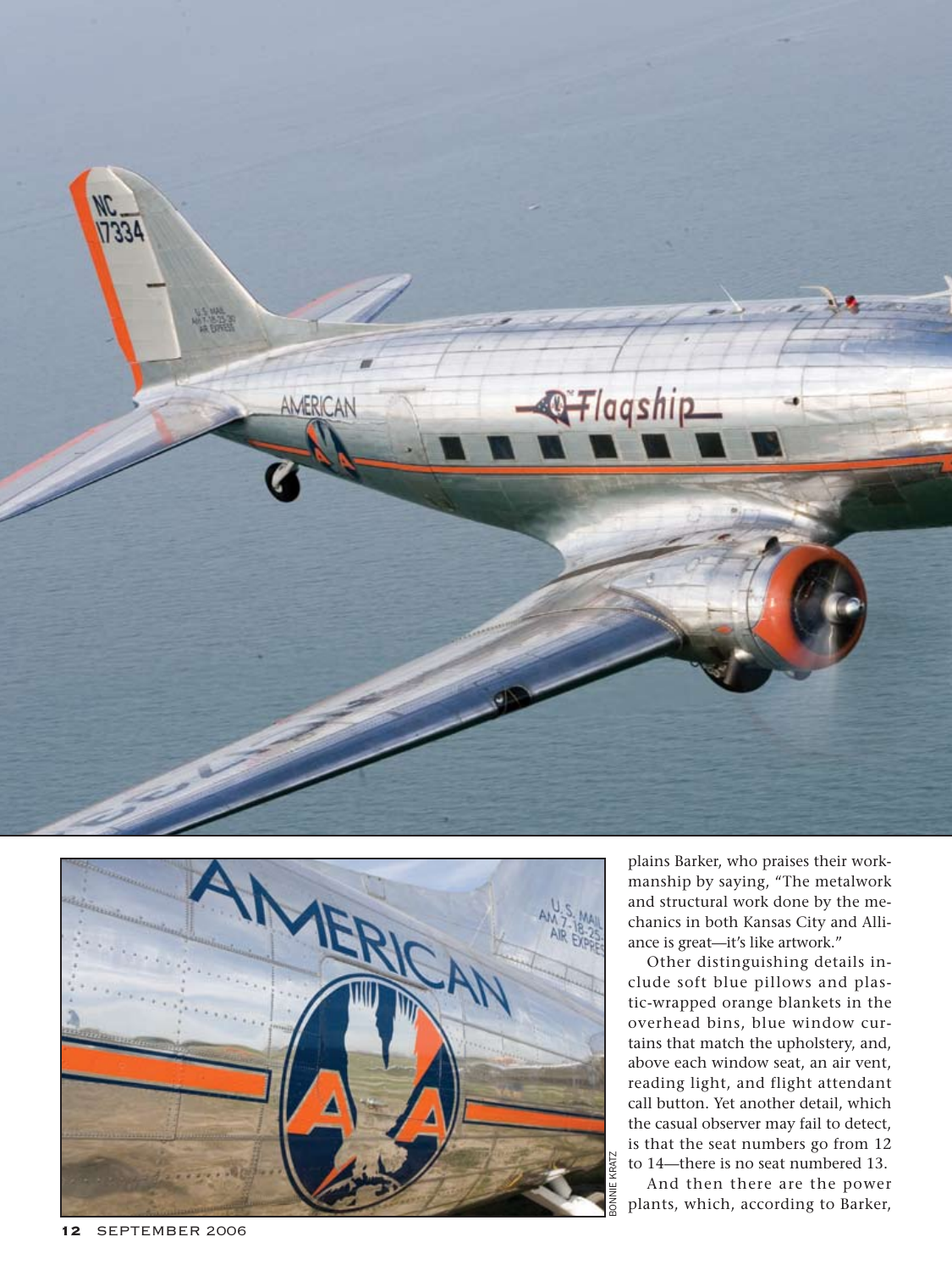

are upgraded versions of the original Wright Cyclone SGR 1820 G2s. The R1820-56S has more cooling fins on the cylinders. "We installed pre-oilers on the engines—this airplane was actually the test bed for that application on Wrights, and they are STCd for these engines now," explains Barker. Hamilton Standard constant-speed, full-feathering metal propellers were original equipment, and today it has Hamilton Standard 23E50 Hydromatic propellers.

# Flying the DC-3

Mabbitt, with 900 hours of DC-3 flight time, exudes a calm and quiet confidence in the cockpit, and makes



"This is what flying is all about for me, and we are spreading the word to our younger generation, teaching them to never forget the heritage of these beautiful airplanes."

—George Dennis

everything about operating the Flagship Detroit look easy—from starting the engines to taxing through a crowded air show taxiway/exhibit area and taking off, to touching down softly on terra firma again.

And although Barker says he "tells the guys it's not a hard aircraft to fly, and the engines aren't hard to start," there is a ritualistic procedure for

Sheila Mabbitt and George Dennis go over the starting procedures in the cockpit.

starting the engines, and important lessons to learn about ground-handling the DC-3—especially for those with little tailwheel time.

For example, here's the basic starting procedure that Barker describes: "Turn the battery switch on, then select which engine you're going to start, reach up and put three fingers on the ignition boost, starter and primer all at once, and look out the window at the engine. Typically, you start your right engine first, because you can hear it. If you start the left one first, when it's running you can't hear the right one. Back in the day, they would do that because they had very inexperienced copilots and they didn't want them starting the right engine. Then press the starter button, count nine or 12 blades, hot or cold, press the fuel pump on, throw the magnetos on, and hit the boost. The boost is an induction-vibrator that makes the spark plugs fire all the time, because the engine needs a lot of high-energy ignition to get it to turn over. Leave the mixture in idle cutoff, and then start 'tickling the primer' as they say. This engine is supposed to be able to run on the primer as it's starting. Then once you're sure it's started, you can throw the mixture up, but you stay on the starter and the ignition until you're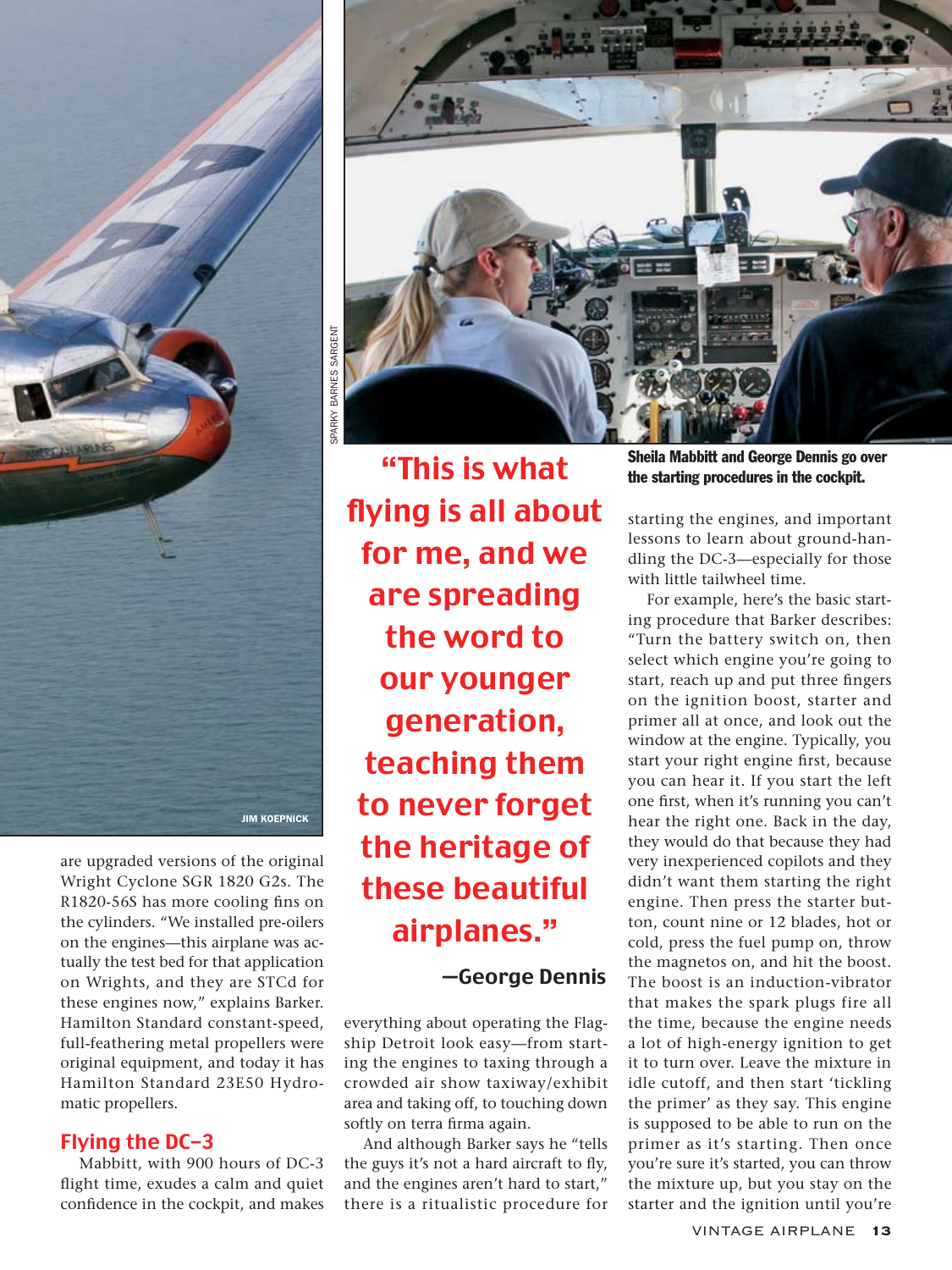

positive it's done that. Then come off the starter and the boost and if it runs, great. If it doesn't, you may have to give it a shot of prime, but leave the throttle alone—just let it sit there and run. Otherwise it can backfire, and that comes up through the carburetor. The old hands would tell you that backfiring would blow a carburetor right off the top of the engine. Then you repeat the procedure for the other engine."

Barker emphasizes the need to learn how to operate engines like they did in the 1930s and 40s, and to "do it properly, because we want to take care of the aircraft and be flying it forever. As maintenance director, I tell our enthusiastic foundation crew members, 'I'm going to make the airplane flyable as best I can for you, and I want you to follow procedures like you've never followed them before. Check your ego at that door, make sure you ask the question if you don't know.' I want them to understand that it's one thing to be technically legal in the airplane; it's quite another to be proficient in it."

#### The Foundation

Dennis, reflecting upon the genesis of the Flagship Detroit Foundation, shares that he "first had the idea about 10 years ago, when we found

![](_page_5_Picture_5.jpeg)

ship El Paso. We ran it by American Airlines at that time, and the management didn't want us

# Logo of the Flagship Detroit Foundation.

to do it. When the new management came in, I went right to our president, and he has encouraged me the whole way. He's been very supportive by giving us access to a lot of history from the C.R. Smith Museum—it's been a good partnership between us and American."

David Hendry, a foundation crew member and American Airlines 737 captain, clarifies a common misunderstanding that American Airlines now owns the Flagship Detroit, by elaborating that "the foundation members own this airplane, not American Airlines. With that said, American has helped us—not financially—but in many other ways, such as donating hangar space at Dallas-Fort Worth."

The foundation is open to anyone and currently has about 200 members. Of those, seven are DC-3 pilots and 33 have signed up to earn their type ratings. Hendry describes the nonprofit organization's membership options this way: "You can become a member by donating \$100. If you have adequate flying time, and want to donate \$3,500, we will make you a copilot and you will fly the airplane. If you have adequate experience and/ or tailwheel time, and you want to donate \$7,000, you can get a type rating in the airplane."

## Individual Expertise

It takes a lot of devoted people working together to keep a foundation thriving, and ultimately lead it to successful fruition of its restoration, flying, and educational public relations goals. To that end, numerous members of the Flagship Detroit Foundation have volunteered their time and individual expertise in a variety of ways. These individuals include: David Hendry